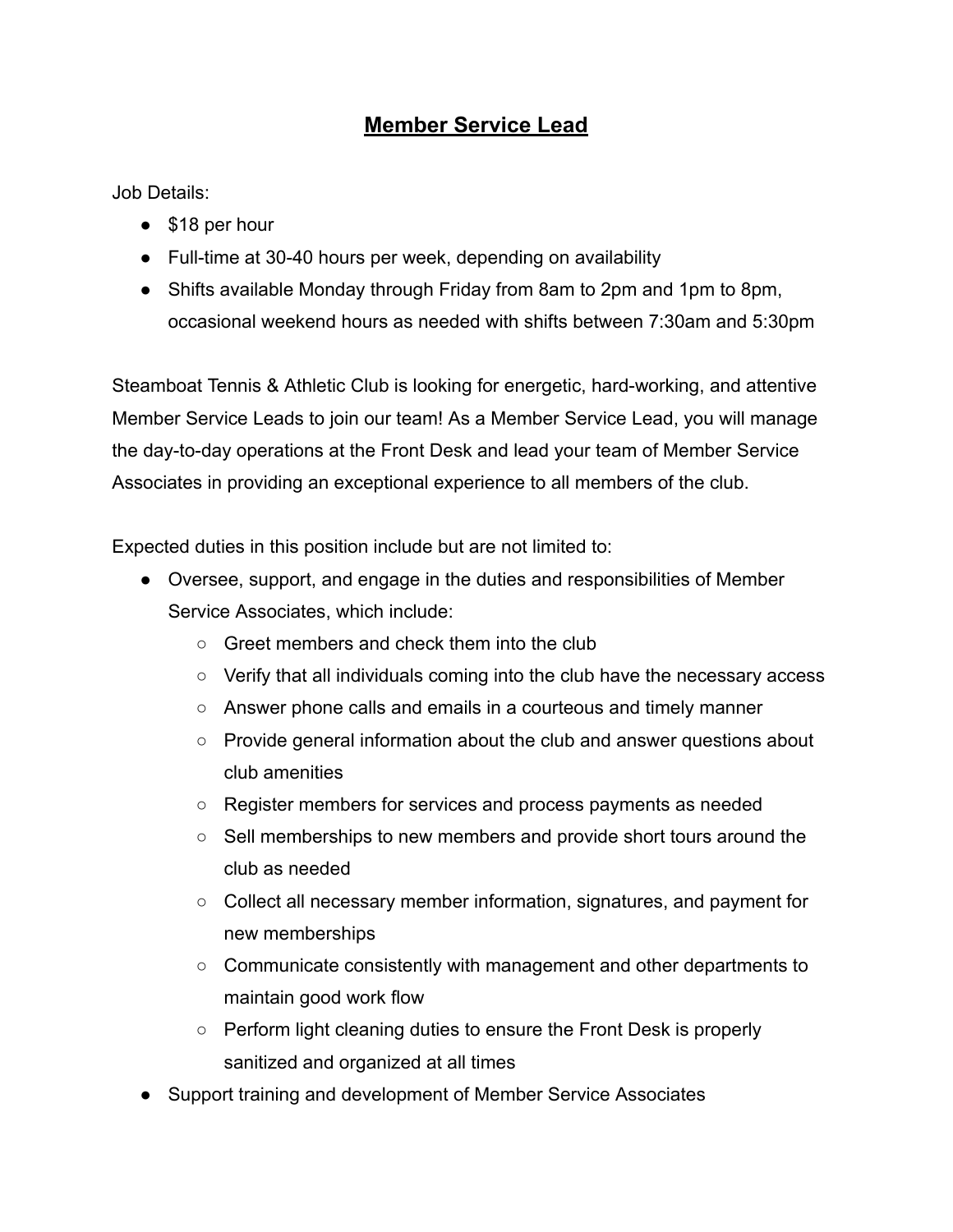- Schedule staff and coordinate shift changes as needed
- Support efforts of management by communicating policy changes to staff, advising proper procedures, and addressing problems in a timely manner

In order to excel in this position, you will need to have:

- Exceptional communication and customer service skills
- Upbeat, positive attitude and passion for people
- Ability to lead and motivate others, manage conflict, and problem-solve
- Acute attention to detail
- Ability to multitask and work in a varied, fast-paced environment
- Familiarity with computers including word-processing programs and the ability to adapt quickly to digital management programs
- Organizational skills and the ability to manage time well
- Sensitivity to confidential information

Our ideal candidate will possess the following:

- High school diploma or GED
- 2 or more years of customer service experience
- 1 or more years of management or leadership experience preferred
- CPR/First Aid certification or willingness to obtain
- Interest in health, fitness, or sports preferred
- A valid driver's license and reliable transportation
- Proof of COVID-19 vaccinations
- A non-smoking lifestyle

We want all of our staff to feel valued as a part of the STAC family. As a member of our team, you will have the following benefits:

- Pro Family membership at Steamboat Tennis & Athletic Club
- Paid time off
- Paid training